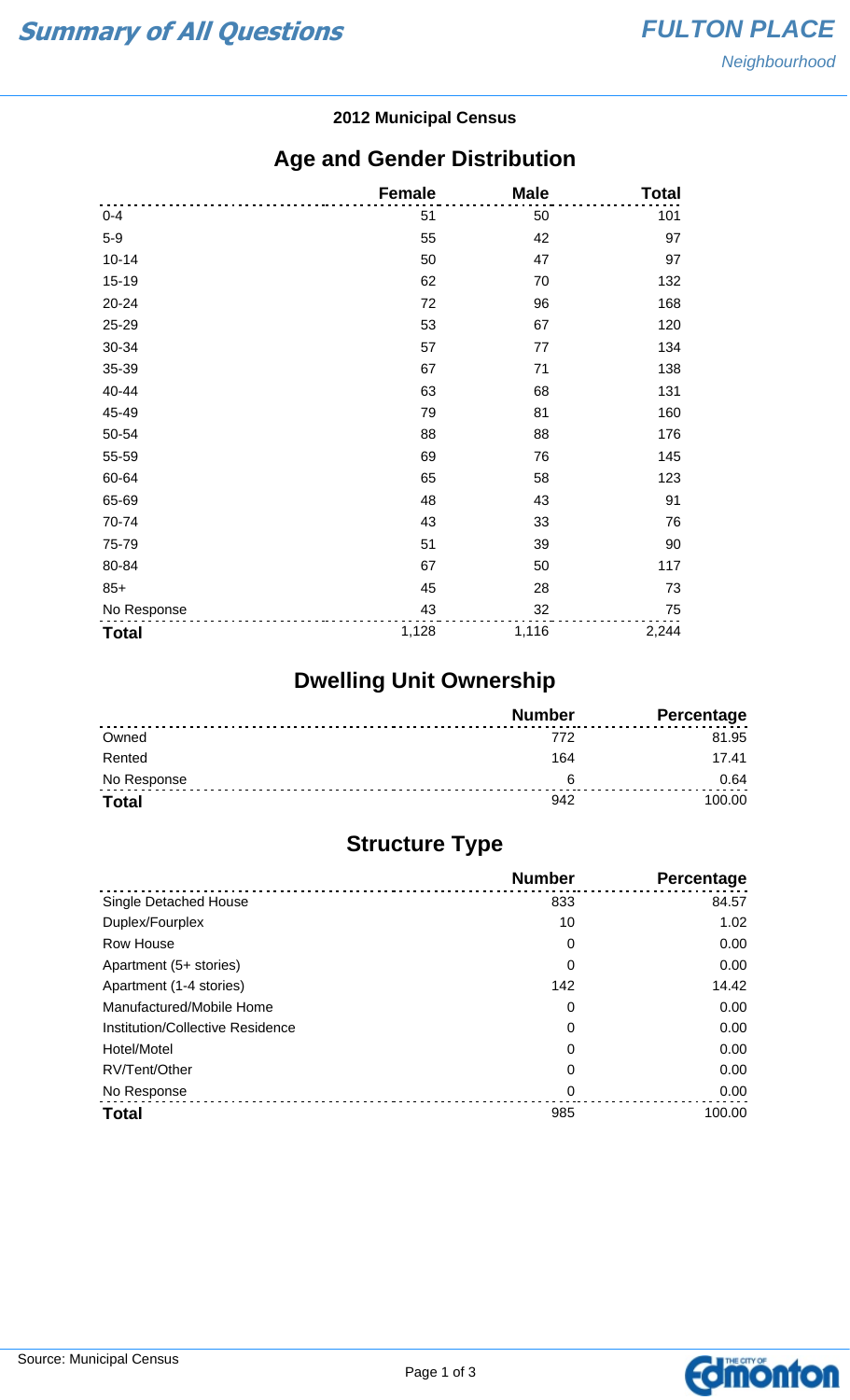## **Dwelling Unit and Property Status**

|                           | <b>Number</b> | Percentage |
|---------------------------|---------------|------------|
| Occupied                  | 942           | 95.63      |
| Unoccupied                | 30            | 3.05       |
| Vacant Lot                | 0             | 0.00       |
| <b>Under Construction</b> |               | 0.10       |
| No longer in use          | 12            | 1.22       |
| No Response               | 0             | 0.00       |
| <b>Total</b>              | 985           | 100.00     |

#### **Marital Status**

|                      | <b>Number</b> | Percentage |
|----------------------|---------------|------------|
| Married              | 953           | 42.47      |
| Common-law           | 121           | 5.39       |
| Separated/ divorced  | 126           | 5.61       |
| <b>Never Married</b> | 859           | 38.28      |
| Widowed              | 162           | 7.22       |
| No Response          | 23            | 1.02       |
| <b>Total</b>         | 2,244         | 100.00     |

## **Employment Status**

|                            | <b>Number</b> | <b>Percentage</b> |
|----------------------------|---------------|-------------------|
| Preschool                  | 110           | 4.90              |
| Kindergarten - Gr.6        | 133           | 5.93              |
| Gr.7 - Gr.9                | 69            | 3.07              |
| Gr.10 - Gr.12              | 84            | 3.74              |
| Post Secondary Student     | 109           | 4.86              |
| Homemaker                  | 76            | 3.39              |
| Employed 0-30 hrs          | 153           | 6.82              |
| Employed 30+ hrs           | 956           | 42.60             |
| Unemployed                 | 45            | 2.01              |
| Retired                    | 487           | 21.70             |
| Permanently unable to work | 13            | 0.58              |
| Other                      | 3             | 0.13              |
| No Response                | 6             | 0.27              |
| <b>Total</b>               | 2,244         | 100.00            |

# **Term of Residence at this Location**

|                              | <b>Number</b> | Percentage |
|------------------------------|---------------|------------|
| 5 years or more              | 1,442         | 64.26      |
| 3 years to less than 5 years | 285           | 12.70      |
| 1 year to less than 3 years  | 258           | 11.50      |
| Less than 1 year             | 209           | 9.31       |
| Child less than 1 year       | 24            | 1.07       |
| No Response                  | 26            | 1.16       |
| <b>Total</b>                 | 2,244         | 100.00     |